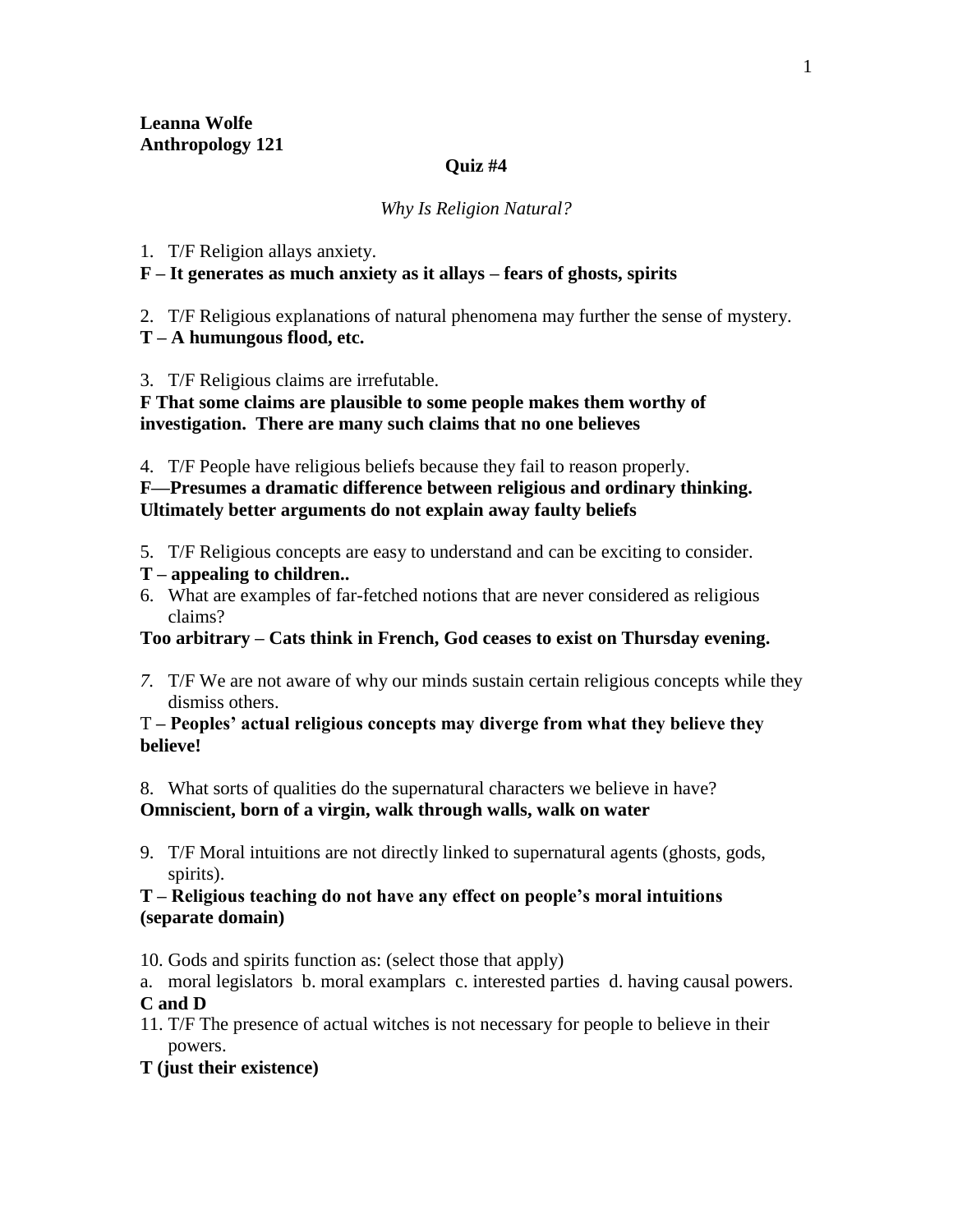- 12. T/F Rituals to remove contamination by magical pollutants are characteristic of OCD (obsessive compulsive disorder)
- **T**
- 13. T/F Religion is very similar to language and very different from music.
- **F (the reverse) We effortlessly recognize music and religious concepts**

**Acquisition of language is an adaptation** 

14. What are examples in which religious concepts violate some of our most entrenched intuitions?

**Gravity, invisibility, witches fly, people grow old and die**

*You Are What You Eat: Religious Aspects of the Health Food Movement*

1. Do you eat health food? Why? Why not? **(Discussion)**

2. When did the health food movement begin? **1830s Popular Health Movement Sylvester Graham (crackers, vegetarian, whole grains, exercise) Physiological and Spiritual reform**

3. Who was Adele Davis? **Author, authority on healthy cooking and health living**

4. What are the origins of the contemporary health food movement? **1960s counter culture - Organics, Natural foods Today challenge agribusiness re: Monsanto farming products**

5. T/F Converts to the health food movement commonly resynthesize their mental image of the world.

**F**

6. What are some symbolic oppositions in the health food movement? **White /Whole Grain/dark Raw/Cooked Cloudy/Clear**

7. The health food movement contains all the elements utilized by Geertz in his definition of religion. These include: (select those that apply)

a. mana b. taboo c. sacrifice d. promise of salvation **A, B, D**